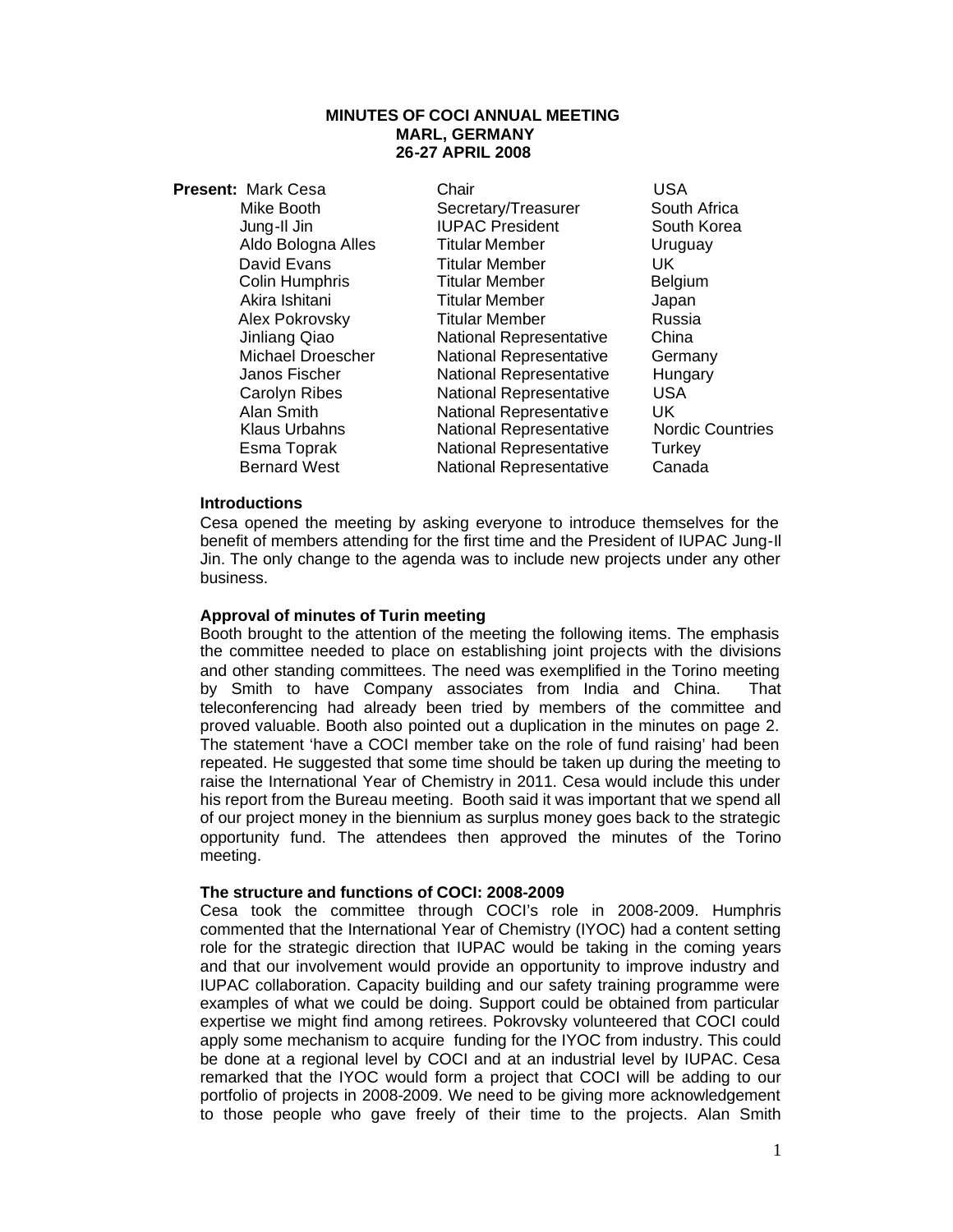particularly singled out Steve Harper for his contribution to the safety workshop in Kenya. It was suggested that we plug into the 'chemists without borders' initiative.

## **Budget and Finances**

Booth presented the final report on the operating and project budgets for 2006- 2007 and their status for 2008-2009. This is appended to the minutes. Booth explained that the cost of the Marl meeting and workshop has been split 2/5ths and 3/5ths at the suggestion of the Secretariat between the project and the operating budget to mirror the days devoted to each. For ease of reference the expenditure for projects approved in 2006/7 are provided under 2008/9 expenditure. Booth had provided an aide memoire for the committee before the meeting for contributions by members in kind. It was suggested that industry contributions and the cost of the meeting rooms etc could be added. Monies left over from the workshop in Turin should be channeled into the training programme. The funding of the Industrial chemistry prize needed to be addressed.

Action: Members to provide 'contributions in kind' to the treasurer to provide an estimate for the total cost of holding the workshop and the meeting.

## **Reports from Bureau and Executive**

Cesa provided a resumé of the Bureau meeting that had taken place in Turin. The meeting had turned out to be quite an eventful one with the reorganising of the functions of the IUPAC Leadership with the streamlining of operations. A committee had been set up by the President to review statutes and by-laws. This had resulted in the changing of times for the Bureau to meet. A Bureau meeting had already taken place in Istanbul this March and the next would be in March-April 2009. This would obviate the need for a Bureau meeting at the General Assembly in 2009 in Glasgow and provide a shortened schedule. At the General Assembly voting would take place on the venue for the 2013 and 2015 General Assembly and Congress to provide a six year window of hosts for the General Assemblies.

Cesa, who sits on the committee reviewing the statutes and by-laws, said that the definition of standing committees needed to be included. Mostly minor word changes have been suggested to the statutes and by-laws and NAOs will be asked for comment on these changes shortly with probable reply by the end of August. It was suggested that a parallel request be sent to all chemical societies. A motion was passed at the Bureau to accept the changes subject to the approval of NAOs.

Humphris commented that in getting funds from external organisations that it was important to convey clearly how IUPAC works and that there was a clear distinction between the functioning of the Executive and the Bureau. Evans expressed a need for more rapid decision making which at times could take up to four years within the present structures. This could be circumvented by empowering the Bureau and Executive.

Turning to the critical evaluation of new elements it was reported that the report on element 112 was complete and had gone through the process of evaluation. Claims were being completed for elements 113,114,115,116,118.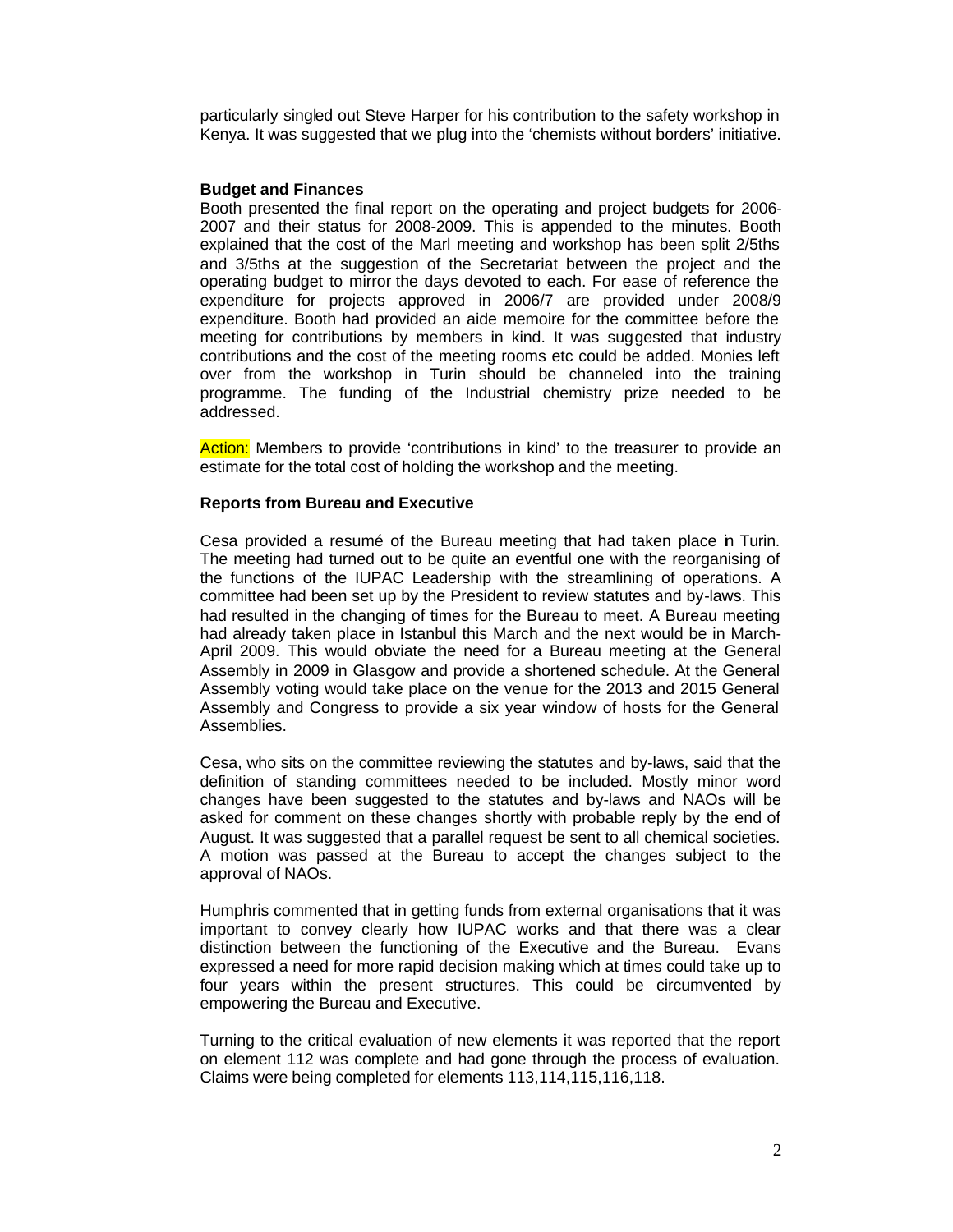There are a few NAOs and ANAOs in default on their annual dues. It was mentioned that it was possible that the RSC could help with regard to African countries (This was an RSC proposal). With the round of new dates for Bureau meetings a request had gone out for representation on the divisions and committees for nominations by the end of May. Members were asked to come forward with nominations from their NAOs where terms of office on COCI were coming to an end in 2009. Suggestions for representation from countries not currently involved on COCI would be welcome. Fabienne could be contacted for details on the Wiki project?

Action: Members to provide nominations for COCI for the next biennium by end of May

The IYOC was also discussed at the Bureau. 25 countries had lent their support to the recommendation to the UN to make 2011 the International Year of Chemistry. If the UN does not support the IYOC, then the program would go forward as a World Year of Chemistry. Cesa attended at the invitation of John Malin to assess how industry can contribute to the IYOC. The ICCA has been contacted to request a nominee for membership in the Managing Committee. A detailed project proposal was in preparation. Ribes expressed concern of the ability of the IUPAC Secretariat to support IYOC and the need to hire help.

Pokrovsky came forward with suggestions on how the UN structures could help. UNESCO through its participation programme in Central Europe, Africa, Arab countries, Latin America and the Americas could provide regional funding to the tune of \$220,000 and the United Nations and UNDP up to \$500,000. UNESCO through ISESCO(Islamic) and ALESCO(Arabic) together could together fund \$3-7 Million.

IUPAC has never used this mechanism. How do we proceed? A proposal is needed in two months to discuss at the Managing Committee meeting in August. Pokrovsky will produce a model by June. A draft will be sent to Evans for Cesa to communicate to the IUPAC Executive.

Action: Pokrovsky to prepare document detailing UN sources of funding for the IYOC for Evans by end of June.

The minutes of the Bureau and Executive meeting will be found on the web when reviews are complete. Humphris said that CEFIC had voted to support IYOC and were waiting to hear what they needed to do in way of support.

Other activities covered by Cesa included the Bureau Committee on international chemical research funding, to be led by Dr. Luis Echegoyen, and the establishment of IUPAC Emerituis Fellows and planning for Malta IV. Open access to Pure and Applied Chemistry is provided for all issues except the current and immediately preceding issues. The Project and Evaluation Committees were of the view that it was an ongoing problem that the technical impact of PAC was difficult to measure. The Strategic Opportunities Fund had given its support to the COCI-led project to explore how IUPAC can contribute to the Strategic Approach to International Chemicals Management (SAICM) as an NGO. The vacancy created at the Secretariat by the resignation of Erin Carter would provide an opportunity for the job to be redefined and filled at mid-year.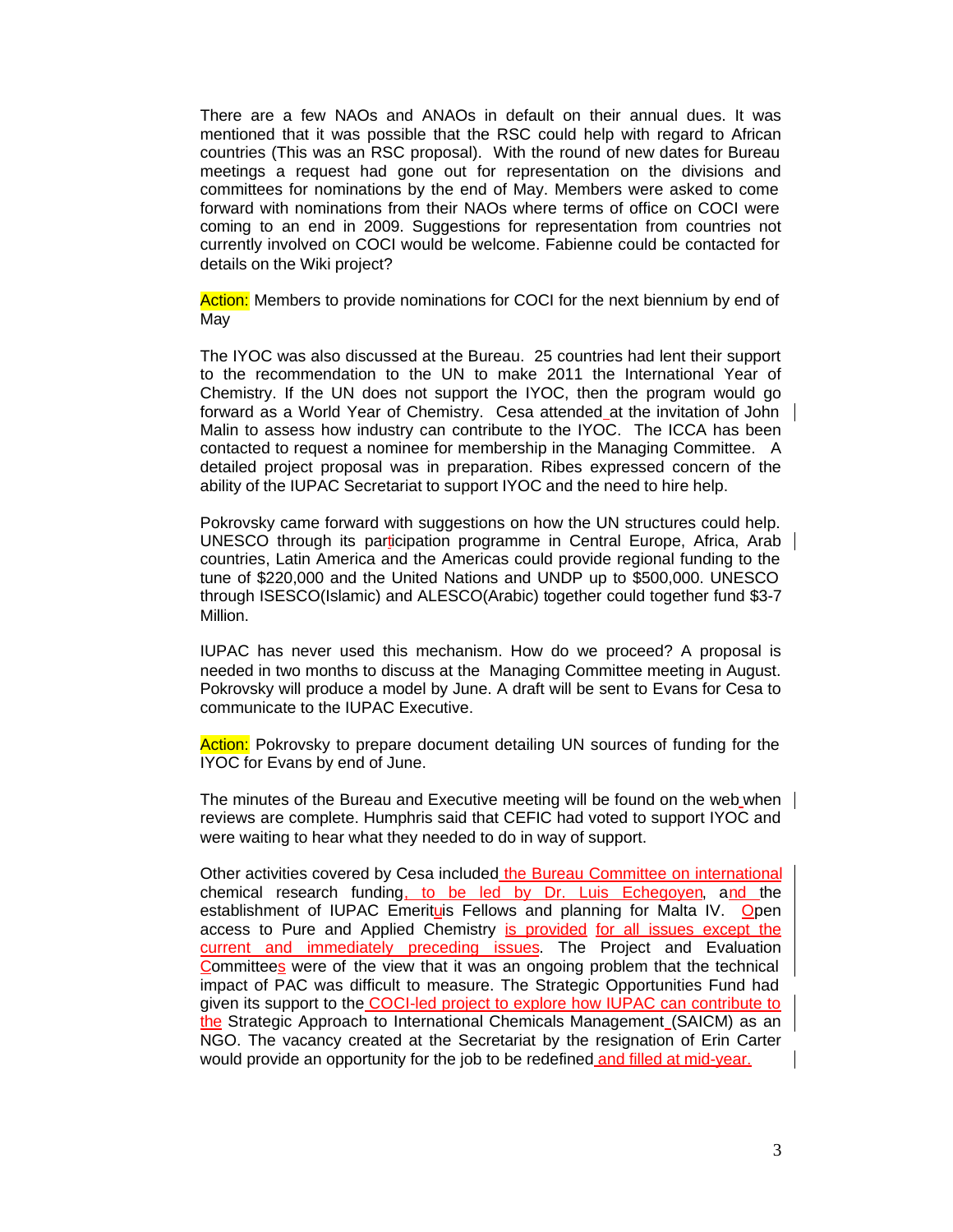COCI is being asked to participate in the review of applications for IUPAC conferences and symposia to assure that industrial aspects are being adequately represented.

The question of raising additional funding was raised at the Bureau meeting. A figure of \$7 million for the general fund was suggested. Jin was talking to large chemical companies in South Korea. He had asked for \$300,000 per year. The intention was to raise \$500,000 in Korea, then Japan. He made a plea for help in this initiative. He was willing to meet with any company in the world wishing to help. The CEOs of Multinational Companies should be approached. Droescher suggested Dr Hambrecht(CEO), Dr Kreimeyer(Board Member R&D) and Professor Jahn(Scientific Relations and Vice President) of BASF.

It was suggested that IUPAC needed to nominate a member of the Managing Committee from industry to administer the IYOC (see above.). A professional fund raiser was also suggested. IUPAC needs a global player and a regional player because of the differences in culture.

Action: Droescher, Evans and Humphries to prepare a short document within three months detailing funding mechanism for an industrial person for the IYOC.

Action: Cesa, Booth and Meyers to investigate the **continuing development of the** COCI website

#### **New Projects**

Smith provided slides on developments in nanotechnology since the meeting in Turin.

Humphris queried whether there was an opportunity here to interact with IUTOX via a link with the division of human health. Droescher suggested that the IUPAC role would be to promote the exchange of ideas. Were we at a stage in the project where a White Book would be useful or is it too early? The committee thought we need some collaboration with a divisional project and the involvement with children on nanotechnology. Smith had given many presentations at schools. Pokrovsky suggested that we need to consider the possibility of material involving UNESCO etc to give international branding.

Action; Smith to explore the possibility of a project to develop a publication.

Humphris said that he had failed to attract interest in biomonitoring with the analytical division and their participation at the last meeting he attended on biomonitoring. There was a meeting on the 16/17 June on toxicity testing and risk assessment. There are many new developments and new approaches to risk | assessment. Industry was running very hard with this project. There was a ground swell of opinion to do away with animal testing and substitute with a more humane alternative. Humphris entertained the thought that this project would find a better home in Division  $VI_{\tau}$  close to the agricultural aspects of that division.

Evans gave a presentation on progress with the biofuels project. Conflict with food production has given it a large amount of publicity. Evidence was growing that there was a need for a monograph/white book on the subject. Some expertise could be available. Cesa said that he had spoken to Sydnes who indicated that he wanted to get Chemrawn involved in projects. Droes cher commented that there were so many conferences on biofuels happening and that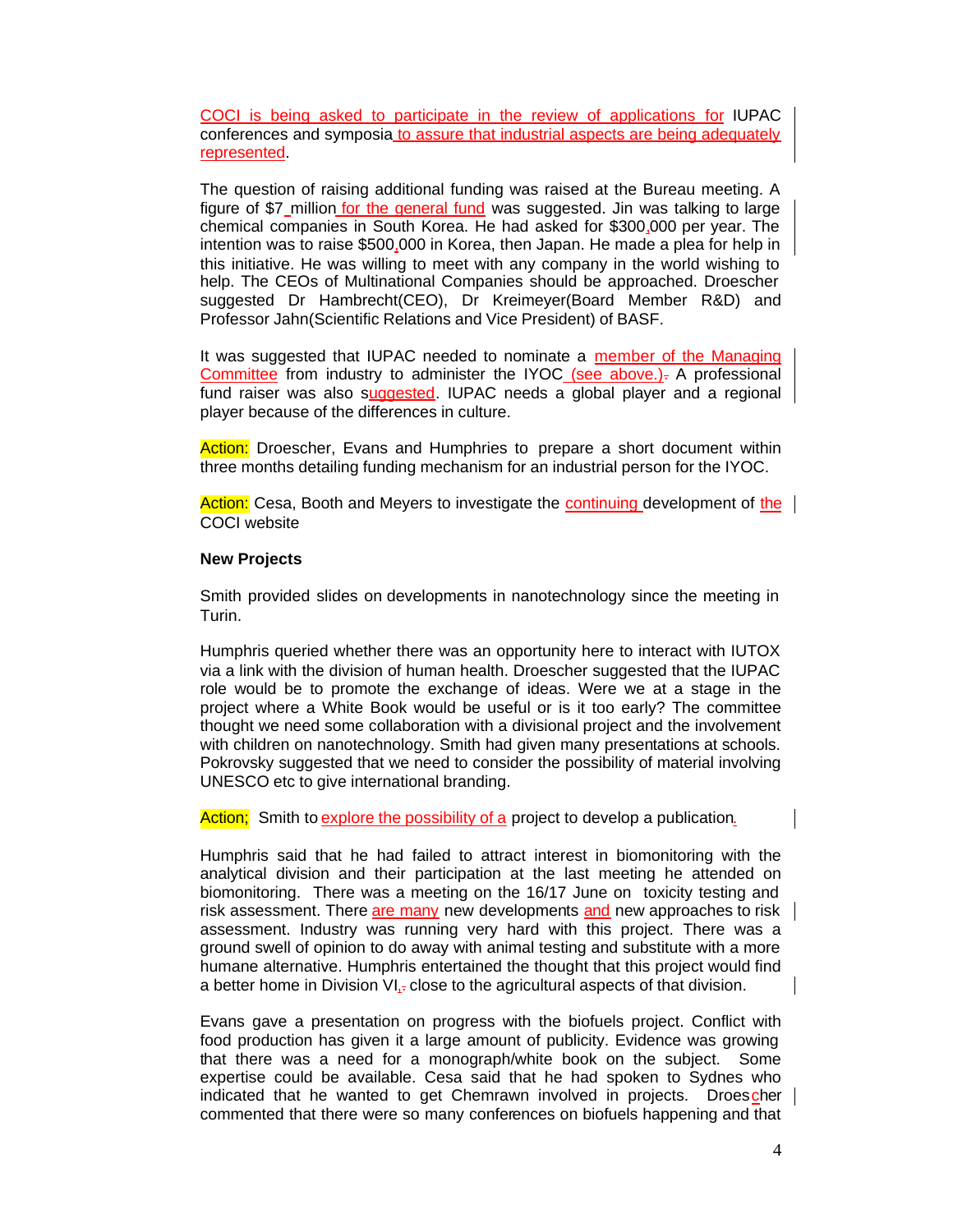it would be better to have Chemrawn to collect data to provide development of a White Book. Cesa suggested that we should apply for funding for a conference but not a Chemrawn. Alles put forward the name of a speaker from North Carolina who had spoken at a meeting in South America.

Action: All members to suggest a specialist person, preferably within IUPAC, to run with the conference and provide details to Evans.

Alles brought the meeting up-to-date on the Safety Training Internet modules being developed in Uruguay. The plan is to provide a course on safety training that can be spread to the  $W$ eb. The course will be presented to industrial people in September. Alles will write a project proposal with the aim to eventually have this course available throughout South America. Alles will collaborate with CCE. In reply to a question from Ribes on the course content Alles replied that it would be of 30 hours duration aimed at graduate level comprising a general overview with some aspects to be touched on that Fabian Benzo acquired during his programme at the Mitsui Corporation in Japan. Toprak said she was doing something similar in Turkey.

Action: Alles would provide Toprak and Cesa with an outline of the course. Pokrovsky and Alles would work together on safety and toxicology programme with **funding provided by UNESCO.** 

IUPAC Industrial chemistry prize:. Fischer opened the discussion by giving a run down on the Richter Prize. The team of Ribes, West and Smith tasked with progressing the prize suggested that the prize should be for innovation that had developmental capabilities to piloting and commercial exploitation. The award would be presented to a maximum of three persons with the same value as the Richter prize. The first award would be presented in Glasgow in 2009 followed by Puerto Rico in 2011. An announcement needs to be made introducing the award and a panel set up by COCI to judge the applicants. Company websites could be vetted for nominations. Deadline June with a decision by the end of the year. We need to progress funding mechanism. Recipients need to be offered travelling expenses to attend the award ceremony. This will need to be built into the cost for the award.

The Executive will need to approve. President will need to sign an agreement with the sponsor(s). The prize has a price tag of  $\mu$  to \$10,000. In the longer term | this could be financed out of Company Associates by increasing the fee. A criteria for the prize needs to be written up which must contain applied chemistry or industrial chemistry in its title. Sponsorship could be by way of endowment or provided by a biennial contribution. Company Associates could be approached to contribute and to enlist their views and reaction to the proposal.

Action: Humphris volunteered to approach industry in Europe for sponsorship

### **Public Appreciation of Chemistry Program**

Evans gave a presentation on progress on the public appreciation of chemistry since Turin. He would start an article for CI in September. Step 1 was the collation of the number of good websites. The IUPAC secretariat would need to commit to website development. www.rsc.org/EHSCnotes was a good example. It was felt that consideration should be given to providing information in different languages. West mentioned that there were a number of good websites such as that provided by McGill University in Montreal. Our Google factor would be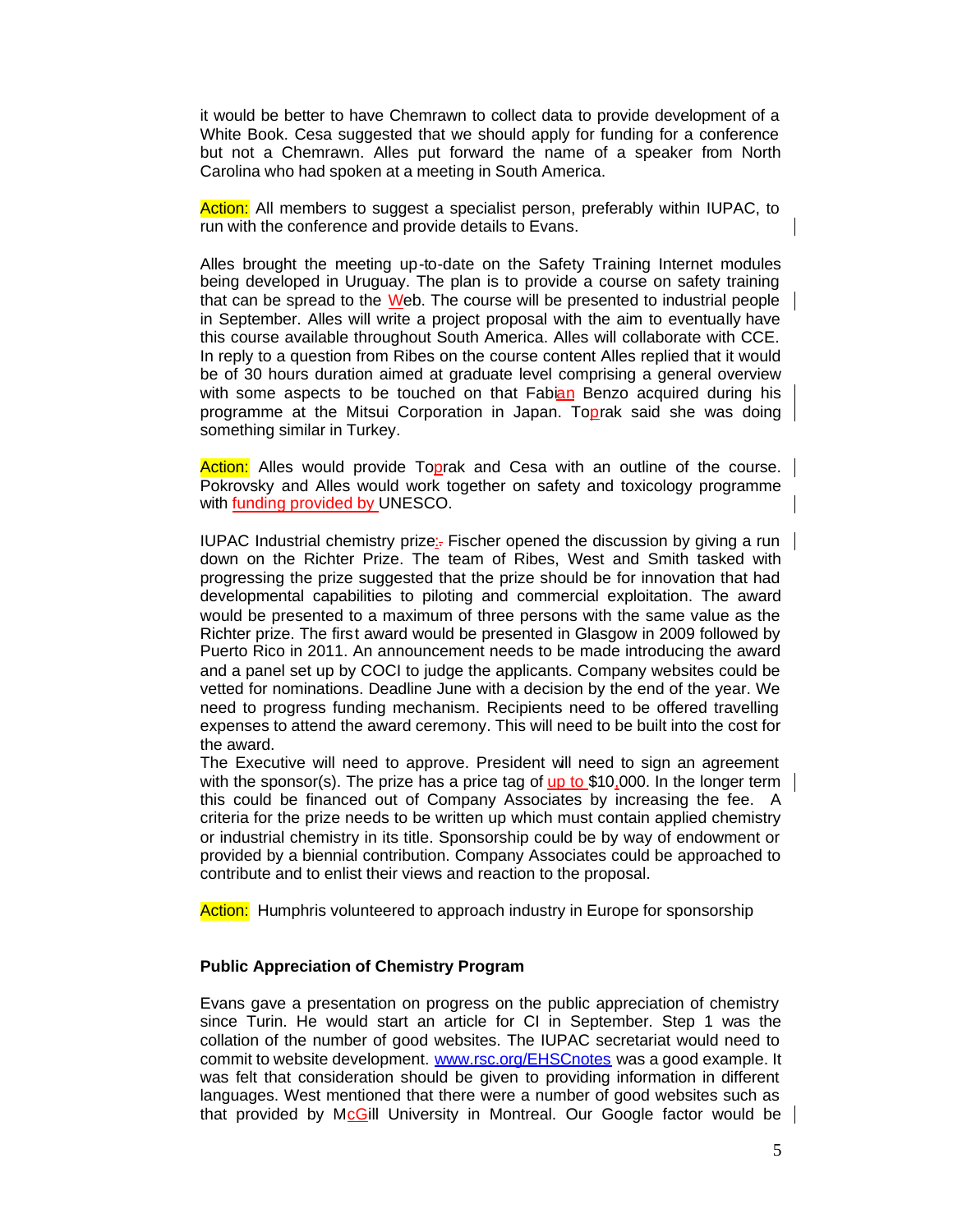enhanced with more sites accessible from the IUPAC site. A subgroup of CCE and COCI needs to be formed to continuously add new websites as they are developed. One meeting a year is possibly required to review material. The website needs to be attractive to outside people.

Action: Smith to give a presentation on the public appreciation of chemistry at the CCE conference in Mauritius

Action: Evans to contact Fabienne Meyers and CCE to initiate project related Web sites.

#### **NGO/IGO/Trade Associations Program**

West brought the committee up-to-date on his project on Responsible Handling of Chemicals. He emphasised the need to get more money to fund a second case study. ICCA should be approached again. In this regard we need to provide the basis for the monograph and the first case study to give to CEFIC. Pokrovsky needs a letter to get financing from UNESCO.

Action: West to provide Humphris with material for CEFIC and letter for Pokrovsky to send to UNESCO.

Humphris reviewed what was happening in the trade association project. He emphasised that a science NGO was markedly different to a community NGO. What would WHO and UNEP value on the science side and how should we go about it?

There is to be a face-to-face meeting with the SAICM secretariat on the 19 June to lobby for IUPAC to become an NGO. Cesa and Humphris will be advancing our case.

It was important for IUPAC to be recognised as the science NGO at SAICM. This could be followed up with the opportunity to have a workshop on SAICM at the Glasgow GA. Major opportunity for us to promote capacity building and our safety training programme at SAICM. Pokrovsky floated the possibility of IUPAC becoming an NGO to UNESCO seeing that ICSU is already NGO. This would require a letter of collaboration between UNESCO and IUPAC signed by the President. Pokrovsky would provide draft of a letter for Jin before June.

Cesa commented that advantages of NGO status with the SAICM is access to the 'Quick Start' funding.

Action: Pokrovsky to provide President Jin with a draft letter of collaboration between UNESCO and IUPAC for NGO status.

#### **Division/Standing Committee Collaborative Program**

Cesa provided the list of representatives from COCI on Division Committees and those from divisions on COCI. Smith promised to provide an updated list of projects

that were of industrial interest. Representatives were asked to report at the next COCI project meeting in 2009 on activities within divisions that were of use to COCI and on speakers that would be useful at conferences.

Action: COCI Representatives on divisions to report at the COCI project/strategy meeting in 2009 on projects within divisions of interest to COCI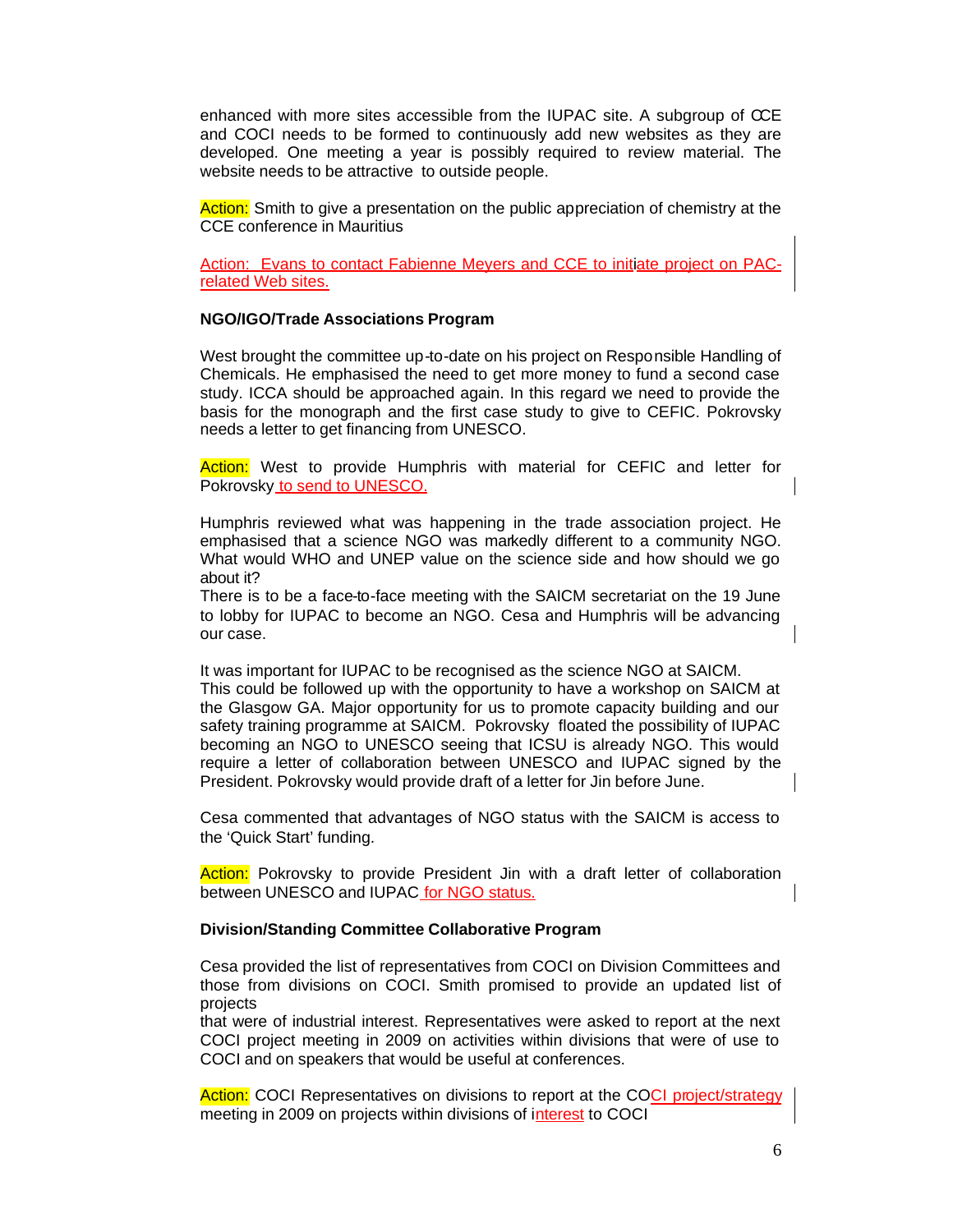## **Reports from Division Representatives to COCI**

Cesa provided the meeting with reports from Divisions I, IV, VI, VII and VIII. We were well received in Turin with our presentation to each of the divisions. There is an opportunity for each of us that are COCI Representatives to attend the respective divisional committees on the Friday and Saturday ahead of the GA in Glasgow. There will be a 15 minute presentation we could all use at those meetings. The same applies for divisional meetings taking place this year if members can attend. The former will require a formal letter asking that Titular Members be given additional funding for attending the divisional meetings ahead of the GA.

## **Health Safety and Environment Programme**

Cesa recounted with slides the current situation with the Safety Training Programme.

A half day workshop has already been earmarked for Glasgow. Humphris suggested a speaker on capacity building as part of the proceedings.

Booth reported that the Asian Chemical Congress Workshop on Safety and Security in Kuala Lumpur had been very successful and well attended. Our talk on the Safety Training Programme stimulated much interest and a number of delegates indicated that they would follow up on likely participants.

Action: Booth to follow up on the availability of proceedings from the Asian workshop.

Action: Cesa to provide one pager covering the programme the host company needs to follow for the STP.

It was also suggested that a forum at which companies could air their experiences of the programme to pass on to prospective hosts could be started.

Evans mentioned that the RSC was offering daily registration at the Glasgow Congress so that delegates, who only wanted to attend the STP workshop for example, would not need to register for the whole conference. There is an opportunity to involve aspects of the SAICM. Pokrovsky expressed the view that UNESCO would prefer a full day workshop, as a half day would not justify the expenditure. We could build towards this into the future.

### **NAO/CA Programme**

Droescher summarized the topics discussed at the European Regional Workshop and the following actions were decided:

### **Actions**

- 1. Ribes, Evans, Droescher, Cesa to organize a similar workshop at the Project Meeting next year.
- 2. Ribes to write up workshop meeting and circulate to committee by 10 May
- 3. Summary to Chemistry International by May end.
- 4. Talks on web-site by 10 June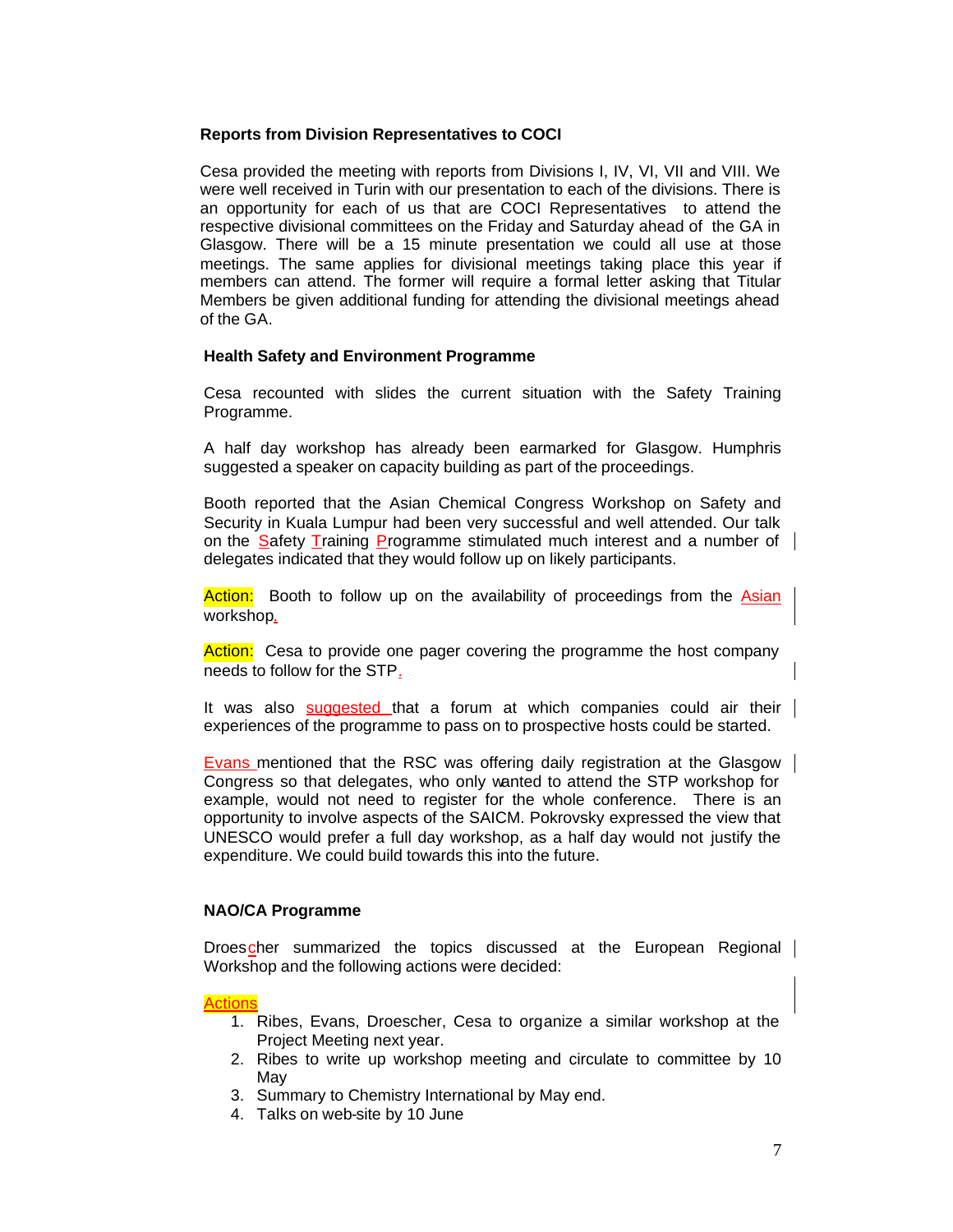- 5. Summary to Executive Committee.
- 6. Distribute photographs to whole group plus Fabienne Meyers

Summary to Nachrichten aus der chemie by 31 May Letter of thanks to participants by 10 May.

Humphris to follow up CEFIC actions.

All members to use contacts around projects and programmes with guests. Make use of international intergovernmental organizations and funding agencies. Pokrovsky to provide a case study to inform the Advisory Board by the end of June.

Evans presented his slides on the Company Associates Programme covering a proposal for future operations developed from the deliberations of a Task Team comprising Booth, Droescher, Humphris and Ribes.

Evans said that the administration of the programme at the IUPAC Secretariat was working. NGO status is key as is personal contact. Cold calling does not work such as a letter. We currently have 52 complimentary companies from sponsorship of conferences. It would be worthwhile establishing the extent of money contributed. Individuals who arranged conferences will know who they dealt with in these companies.

Action: President Jin undertook to contact divisions to help with the information on company contributions to conferences. Two company rule is not in the statutes or by-laws. This prerequisite was introduced  $-\mathsf{by}$  COCI. No other standing committee has similar restrictions on membership.

Action: Cesa to write to Jin to take up with Executive.

One suggestion was to target developing countries for selection of COCI members with the approval of the IUPAC President. Good example Kuwait which eventually brought in three CAs.

Humphris said that the IYOC could be a trigger to get companies involved and particularly individual scientists. He queried whether the complimentary CAs remain after the year. Cesa suggested that \$450 might be appropriate for developing countries CAs and it was lost in the "baseline" noise for developed countries. Jin made the suggestion that there could be different categories of membership and depending on the level of sponsorship of conferences, platinum, gold etc. Humphries asked whether CAs were about companies or companies plus scientists. In 1966 the subscription of \$250 to Chemistry International meant that a company became a CA. Why not \$2500 now?

The attendees then debated the number of different options proposed by Evans to consider the future of the CA programme. In particular the recognition of conference and project contributors.

If you are a CA what are the possibilities? Humphris suggested this could give you access to exclusive websites for information for their scientists. How would this differ from national chemical societies which provide a variety of services to their members?

Cesa proposed that divisions should be asked to provide 5 year plans that CAs can feed into. Evans said that this would bring the programme outside of COCI as would the Humphris suggestion.